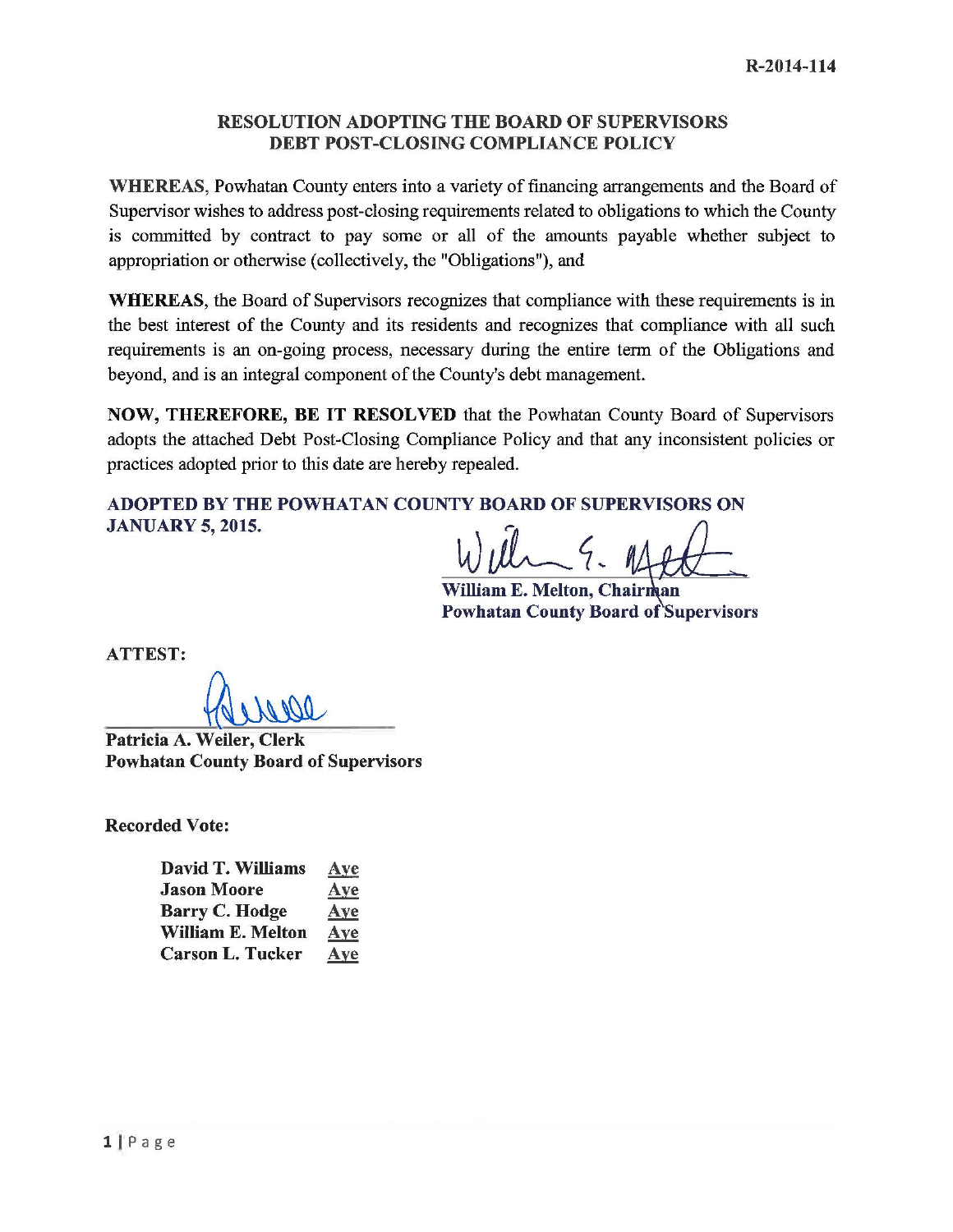## **Powhatan County Board of Supervisors Debt Post-Closing Compliance Policy**

The Debt Post-Closing Compliance Policy ("Policy") addresses post-closing requirements related to obligations to which Powhatan County is committed by contract to pay some or all of the amounts payable whether subject to appropriation or otherwise (collectively, the "Obligations").

## **Section 1. General**

- A. The Director of the Department of Finance ("Finance Director") is responsible for implementing the Policy on behalf of the County. This responsibility shall be part of the Finance Director's job description.
- B. At such time as a new Finance Director is designated, the County or the departing Finance Director will ensure that the successor is fully briefed as to the status of each outstanding issue of Obligations and the records relating to such Obligations, and that the successor receives training and consultation with the County's bond counsel and financial advisor as to the duties of the Finance Director under this Policy.
- C. The Finance Director shall maintain and, not less frequently than annually, reconcile a schedule of all outstanding debt of the County, including all outstanding Obligations (the "Outstanding Debt Schedule").
- D. The Finance Director shall maintain a calendar (the "Outstanding Debt Schedule") of the principal and interest payment dates and the due dates of all required certifications, reports, filings and other actions with respect to each outstanding issue of Obligations. The Finance Director shall review and update the Outstanding Debt Schedule at least annually to reflect any changes in due dates, the addition or deletion of required actions, and new issues of Obligations.
- E. By not later than 90 days after the issue date of each separate issue of Obligations, the Finance Director shall:
	- 1. Obtain from the County's bond counsel and store a closing binder, CD or other electronic copy of the relevant and customary transaction documents, which shall at a minimum include a complete copy of the executed Tax Certificate and, if applicable, the Continuing Disclosure Agreement.
	- 2. Confirm that the County's bond counsel has timely filed each applicable information report (e.g., IRS Form 8038-G, 8038-TC or 8038-B) for such issue with the IRS, the Commonwealth or other applicable federal or state entity.
- F. By not later than the June 30 next succeeding the issue date of each separate issue of Obligations, the Finance Director shall:
	- 1. Add such Obligations to, and otherwise reconcile, the Outstanding Debt Schedule.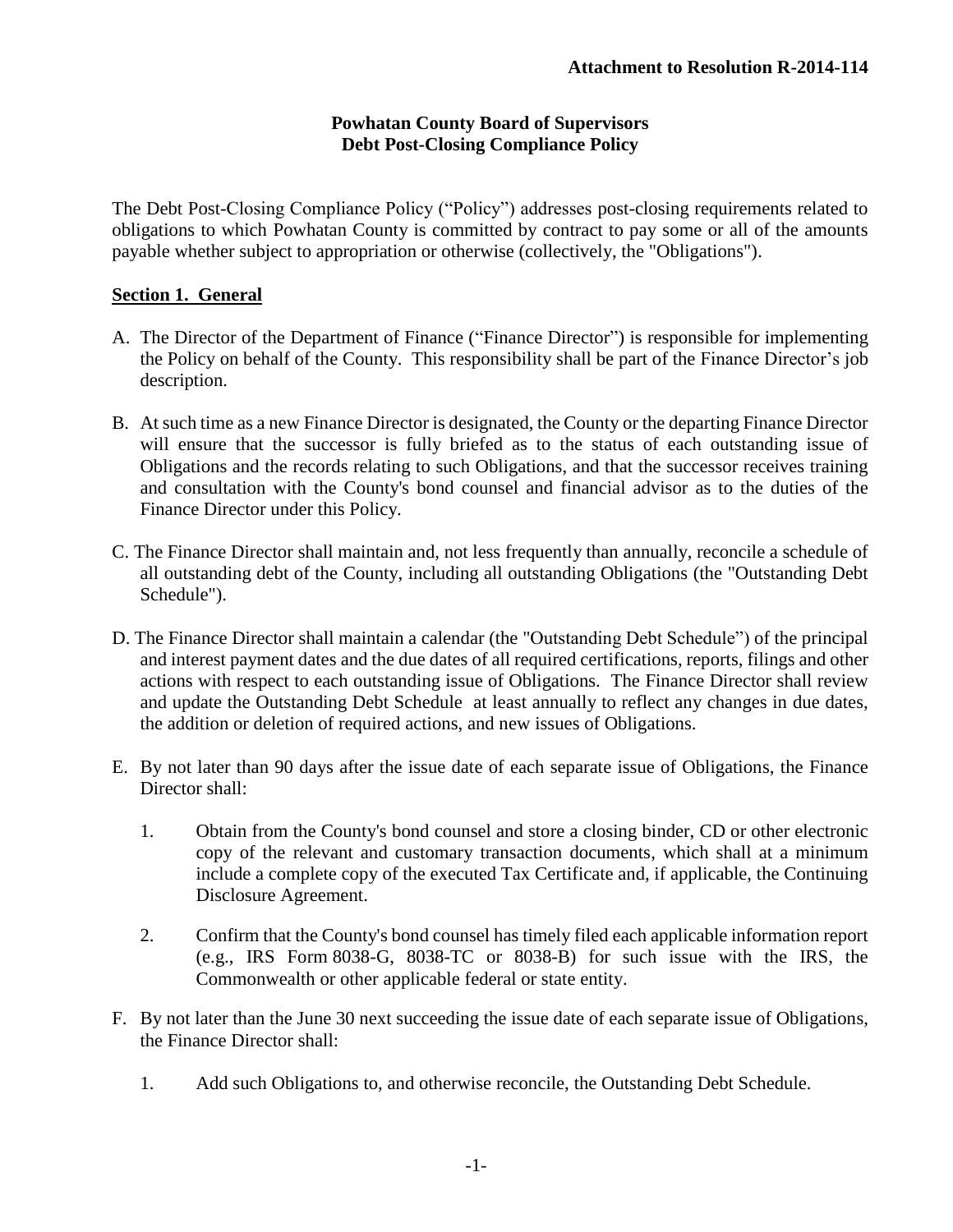- 2. Add to the Outstanding Debt Schedule the applicable due dates for and other pertinent information about such Obligations.
- G. The Finance Director shall conduct periodic reviews, at least annually on or about June 30 of each year, or more often as may be necessary, to determine that each issue of Obligations remains in compliance with all post-closing compliance procedures, including without limitation those set forth in this Policy. The Finance Director shall refer to the Post-Closing Compliance Checklist ("Compliance Checklist") in conducting each such review. The Compliance Checklist is attached as **Attachment A**.
- H. At least annually, the Finance Director may request the County's bond counsel to review and propose updates to the Compliance Checklist and the Policy with the goal of ensuring that the Compliance Checklist and the Policy reflect the current provisions of the Internal Revenue Code of 1986, as amended (the "Code"), and the regulations promulgated thereunder (the "Treasury Regulations") and the securities laws.

## **Section 2. Post-Closing Tax Compliance**

## **Arbitrage**

- A. On not less than a quarterly basis, prepare schedules to track the uses of the proceeds of each issue of new-money Tax-Favored Obligations and draw the proceeds out of the appropriate project accounts to pay the qualifying costs of the Financed Property (as defined in **Attachment B**) or to reimburse the County for its payment of such costs.
- B. Obtain a computation of the yield on each issue of Tax-Favored Obligations from the County's financial advisor or other relevant third party (for example, the underwriter of such obligations, the State Non Arbitrage Program ("SNAP"), or other outside arbitrage rebate specialist) and maintain a system for tracking investment earnings.
- C. Maintain a procedure for the allocation of sale and investment proceeds of each issue of newmoney Tax-Favored Obligations and other available funds to expenditures to pay or reimburse the costs of the applicable Financed Property, including the reimbursement of pre-closing expenditures. The Finance Director shall allocate such proceeds and other amounts by the use of any reasonable, consistently applied accounting method and in accordance with the Tax Certificate for the particular issue of Tax-Favored Obligations. The Finance Director shall make consistent allocations with respect to such proceeds and other amounts and expenditures for purposes of (i) Code Section 141 (relating to the private activity bond tests) and (ii) Code Section 148 (relating to the arbitrage yield restriction and rebate requirements), to the extent applicable. The Finance Director shall at all times to maintain books and records sufficient to establish the accounting method chosen for the particular Tax-Favored Obligations and will, unless otherwise provided in a particular Tax Certificate, account in writing in such books and records for the allocation of the proceeds and other amounts to each expenditure by the date not later than 18 months after the later of (i) the expenditure is paid or (ii) the date the respective Financed Property is placed in service; provided, however, that such accounting must be made in any event by the date 60 days after the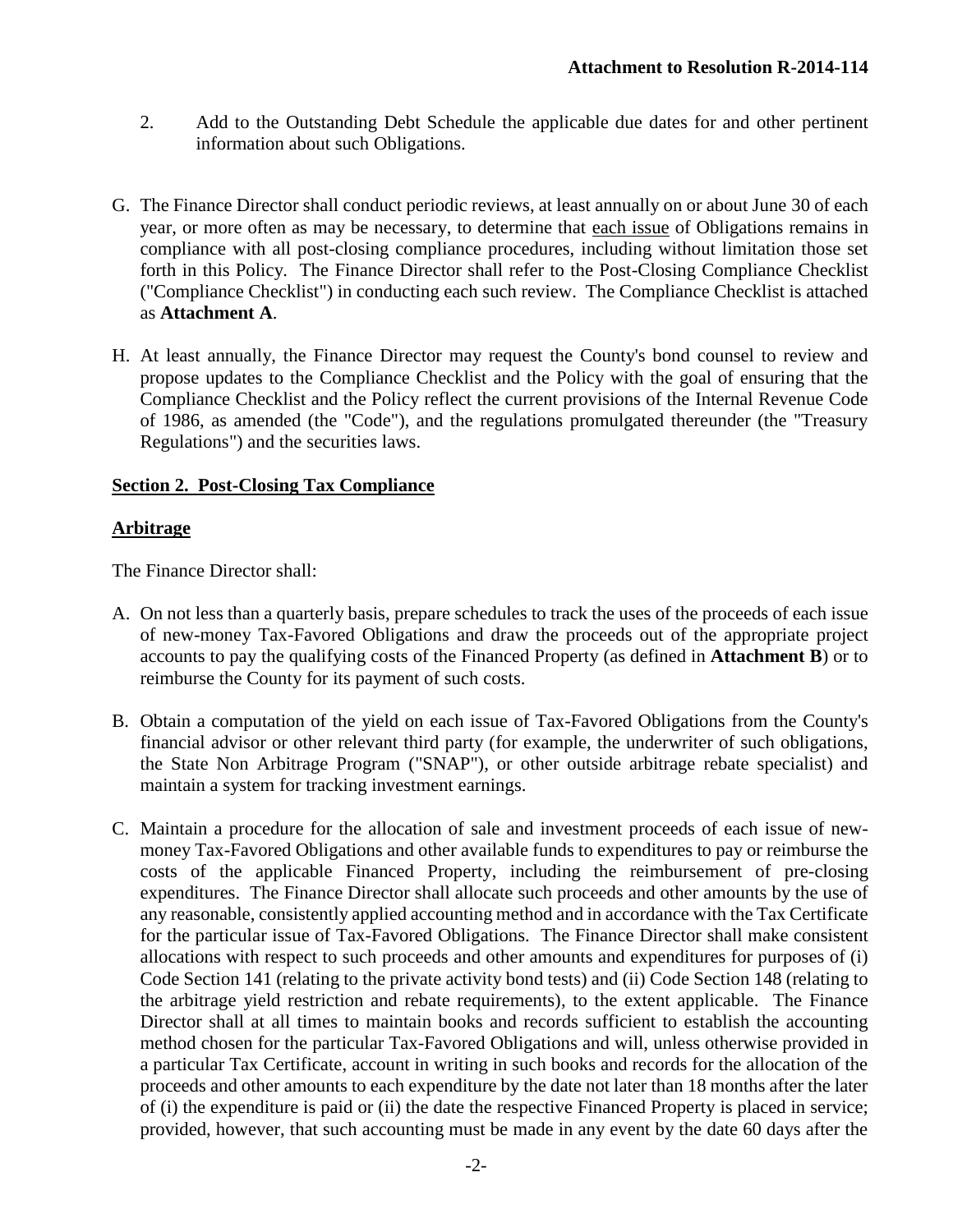fifth anniversary of the issue date of the Tax-Favored Obligations or, if earlier, the date 60 days after the retirement of the Tax-Favored Obligations. The County acknowledges that the Treasury Regulations provide if the County fails to maintain books and records sufficient to establish the accounting method for an issue of Tax-Favored Obligations and the allocation of the proceeds of that issue, the allocation and accounting rules of Code Sections 141 and 148 will be applied using the specific tracing method.

- D. Monitor compliance with the applicable "temporary period" (as defined in the Code and Treasury Regulations) exceptions for the expenditure of proceeds of the issue, and provide for yield restriction on the investment of such proceeds if such exceptions are not satisfied.
- E. Coordinate with the bond counsel, financial advisor and the County Treasurer to ensure that investments acquired with proceeds of each issue of Obligations are purchased at fair market value. For the purposes of this Policy, "fair market value" means the price at which a willing buyer would purchase an investment from a willing seller in a bona fide, arm's-length transaction. Fair market value generally is determined on the date on which a contract to purchase or sell an investment becomes binding (that is, the trade date rather than the settlement date). An investment that is not of a type traded on an established securities market (within the meaning of Code Section 1273) is rebuttably presumed to be acquired or disposed of for a price that is not equal to its fair market value. Such presumption may be overcome as provided in the Treasury Regulations for certificates of deposit, guaranteed investment contracts and open-market defeasance investments. The fair market value of a United States Treasury obligation that is purchased directly from the United States Treasury (for example, a United States Treasury Obligation of the State and Local Government Series ("SLGS") is its purchase price.
- F. Coordinate with bond counsel, financial advisor and the County Treasurer to avoid formal or informal creation of funds reasonably expected to be used to pay debt service on an issue of Tax-Favored Obligations without determining in advance whether such funds must be invested at a restricted yield.
- G. Consult with bond counsel and financial advisor prior to engaging in any post-closing credit enhancement transactions (for example, the procurement or modification of bond insurance policies or letters of credit) or hedging transactions (for example, the procurement or modification of interest rate swaps or caps) to ensure that such transactions comply with the applicable provisions of federal tax law, state law and the County's general debt management policies.
- H. Coordinate with bond counsel and financial advisor to identify situations in which compliance with applicable yield restrictions depends upon later investments (for example, refunding escrow funds requiring reinvestments in zero percent SLGS) and monitor the implementation of any such restrictions.
- I. Coordinate with the bond counsel and financial advisor to monitor compliance with the six-month, 18-month or 2-year spending exceptions to the rebate requirement, as applicable.
- J. Coordinate with SNAP or other outside arbitrage rebate specialist to arrange, as applicable, for timely computation of rebate liability and, if rebate is due, for timely filing of IRS Form 8038-T and to arrange payment of such rebate liability.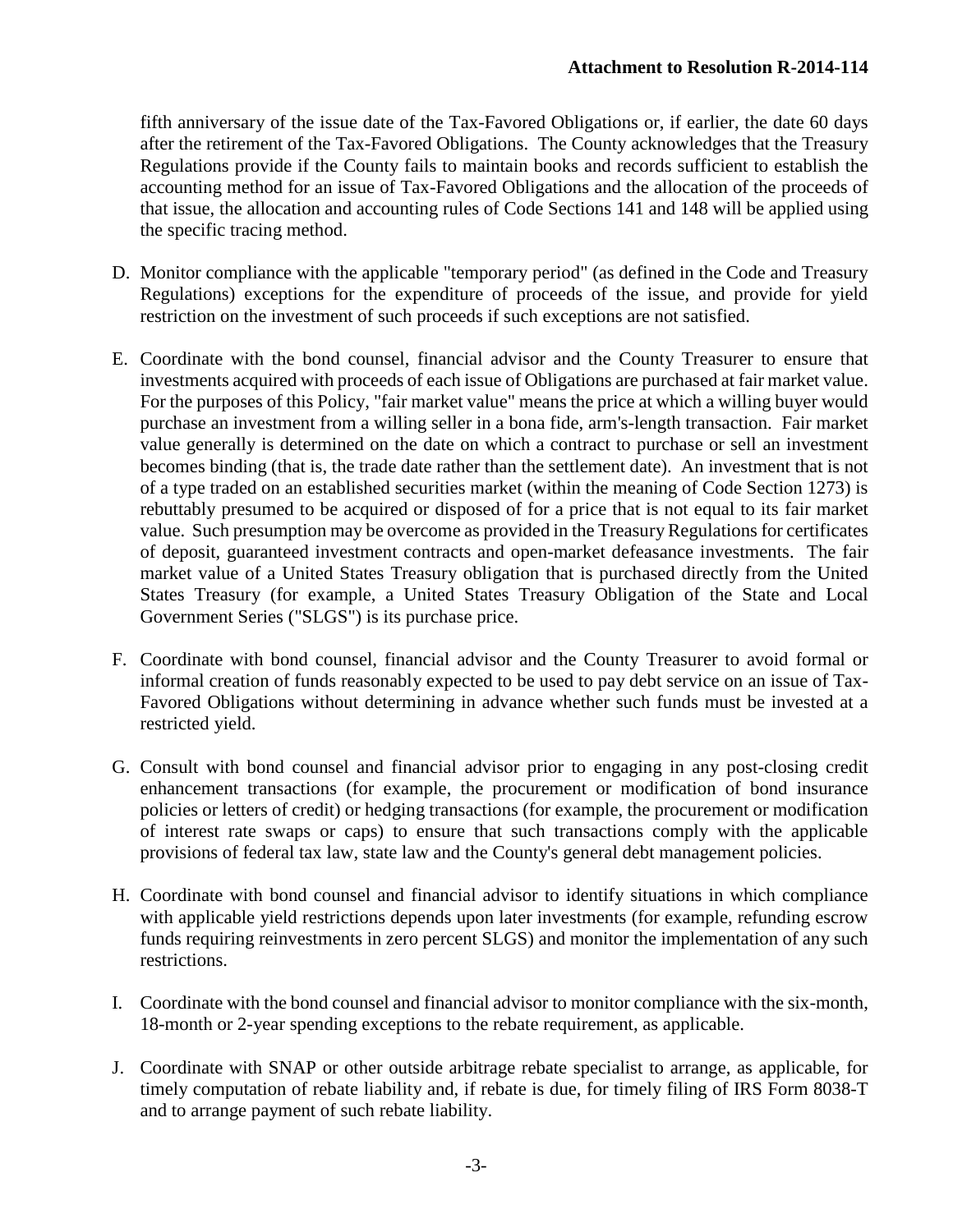- K. Arrange for timely computation and payment of "yield reduction payments" (as such term is defined in the Code and Treasury Regulations), if applicable.
- L. In the case of any issue of refunding Tax-Favored Obligations, (i) coordinate with the County's bond counsel, financial advisor, the bond trustee and any escrow agent to arrange for the purchase of the refunding escrow securities, (ii) obtain a computation of the yield on such escrow securities from an outside arbitrage rebate specialist and (iii) monitor compliance with applicable yield restrictions.

## **Private Business Use Restrictions**

The Finance Director shall:

- M. Maintain records determining and tracking which specific issues of Tax-Favored Obligations financed or refinanced which Financed Property and in what amounts.
- N. Maintain records, which should be consistent with those used for arbitrage purposes as described in Section 2 C, to allocate the sale and investment proceeds of each issue of new-money Tax-Favored Obligations and other available funds to expenditures to acquire, construct or renovate the Financed Property, including the reimbursement of pre-closing expenditures.
- O. Monitor any Private Business Use of Financed Property to ensure compliance with applicable percentage limitations. "Private Business Use" is defined in **Attachment B**.
- P. All leases, management agreements and other arrangements affecting Financed Property that are to be entered into by the County and a Nongovernmental Person (as defined in **Attachment B**) will be routed to the Finance Director. The Finance Director will review such agreements and consult with bond counsel to determine whether and to what extent Private Business Use of Financed Property will result and whether remedial actions under the Treasury Regulations or other IRS procedures are warranted.

## **Reissuance**

- Q. Consult with bond counsel regarding any post-closing change to any terms of an issue of Tax-Favored Obligations because such changes could be treated as a reissuance for federal tax purposes.
- R. Confirm with bond counsel whether any "remedial action" in connection with a "change in use" (as such terms are defined in the Code and Treasury Regulations) would be treated as a reissuance for federal tax purposes, and if so, confirm the filing of any new IRS Form 8038-G.
- S. Confirm with bond counsel whether the reissuance will trigger the need to perform a final arbitrage rebate computation on the reissued Obligations.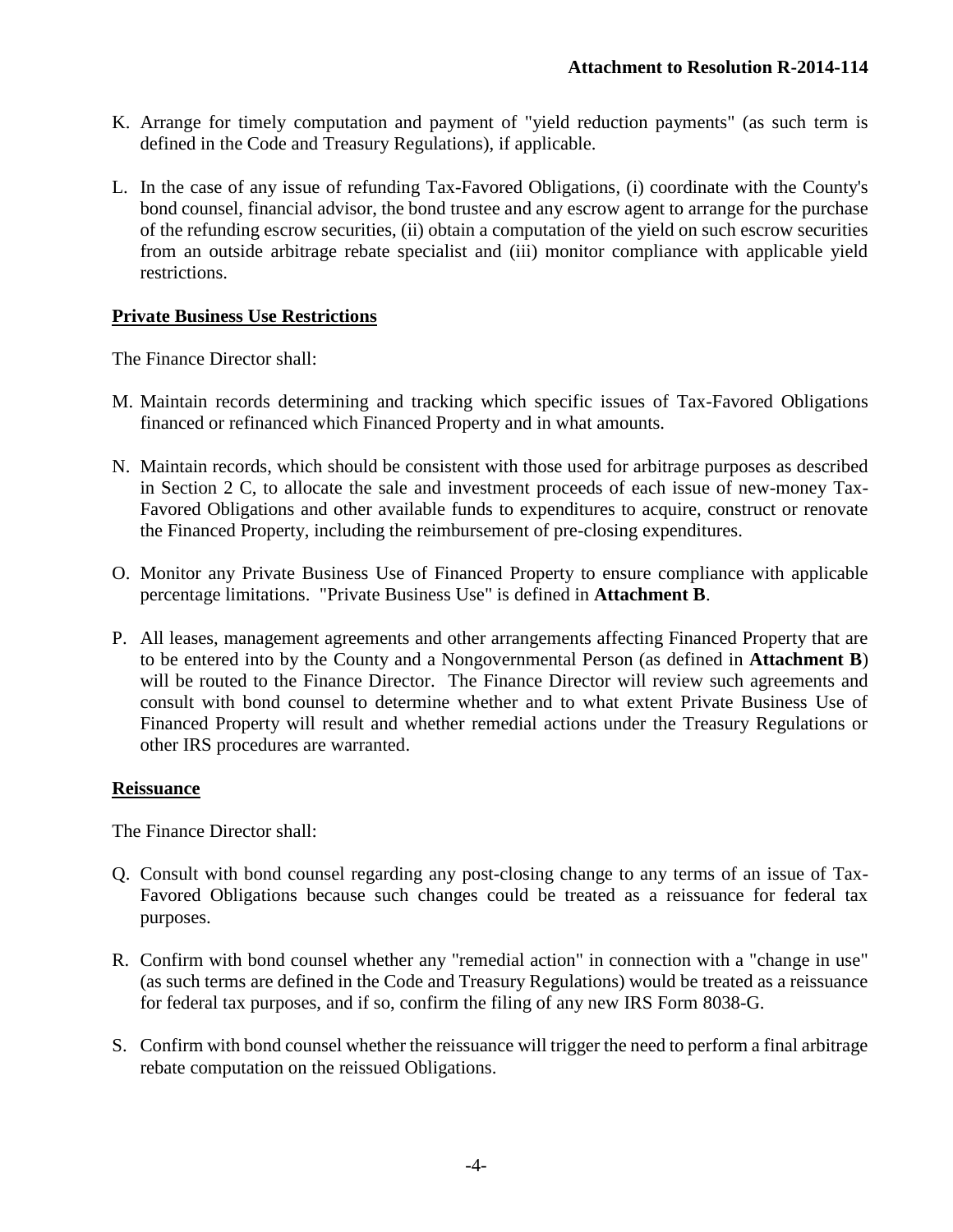## **Section 3. Continuing Disclosure Requirements and Additional Disclosure Requirements**

- A. Maintain a checklist of the continuing disclosure requirements for each series of Obligations. The Continuing Disclosure Checklist is attached as **Attachment C**. This list must be updated when and if any continuing disclosure requirements change.
- B. Identify issues for which the County is obligated to provide continuing disclosure but may not pay debt service on the related debt obligations (e.g., bonds of a regional authority or the Economic Development Authority).
- C. Provide any financial information and operating data described in the Continuing Disclosure Agreements to the applicable party within the specified time frame.
- D. Monitor weekly for any of the items listed as Event Disclosures in **Attachment C**. If any of the listed events occur the Finance Director will provide notice of such occurrence to the applicable party in the specified time frame.
- E. Monitor compliance with reporting or disclosure covenants specified in the financing documents of an issue of Obligations (e.g., no default certificates, annual financial reports). These covenants, and the issuances they are applicable to are listed in **Attachment C** as "Additional Disclosure Requirements."
- F. Monitor events in the County and the financial markets to determine whether to make a voluntary disclosure to the MSRB. A voluntary disclosure can be made to MSRB if information might be considered useful to existing or potential investors or if the County wants to provide additional information related to an issue of Obligations.
- G. Monitor press releases and other informal disclosures made by County officials that relate to Obligations to ensure that such information (i) does not misstate or omit a material fact and (ii) is not misleading. The Finance Director may file a press release as a voluntary disclosure. The Finance Director should meet not less than annually with the County's media relations staff (and other departments that publish information) to ensure compliance with federal securities anti-fraud rules.
- H. Ensure that any item provided to the MSRB is provided in a format prescribed by the MSRB.
- I. When preparing for a new issue of Obligations, the Finance Director shall meet with the personnel in each department responsible for providing information disclosed in the County's offering materials (e.g., the Official Statement) and coordinate the review of the existing disclosure as well as updating of the disclosure and determining whether any additional information should be included. Information should be added to the existing disclosure if such information is material (meaning that investors would want to know about it) or its omission would cause the existing disclosure to be misleading.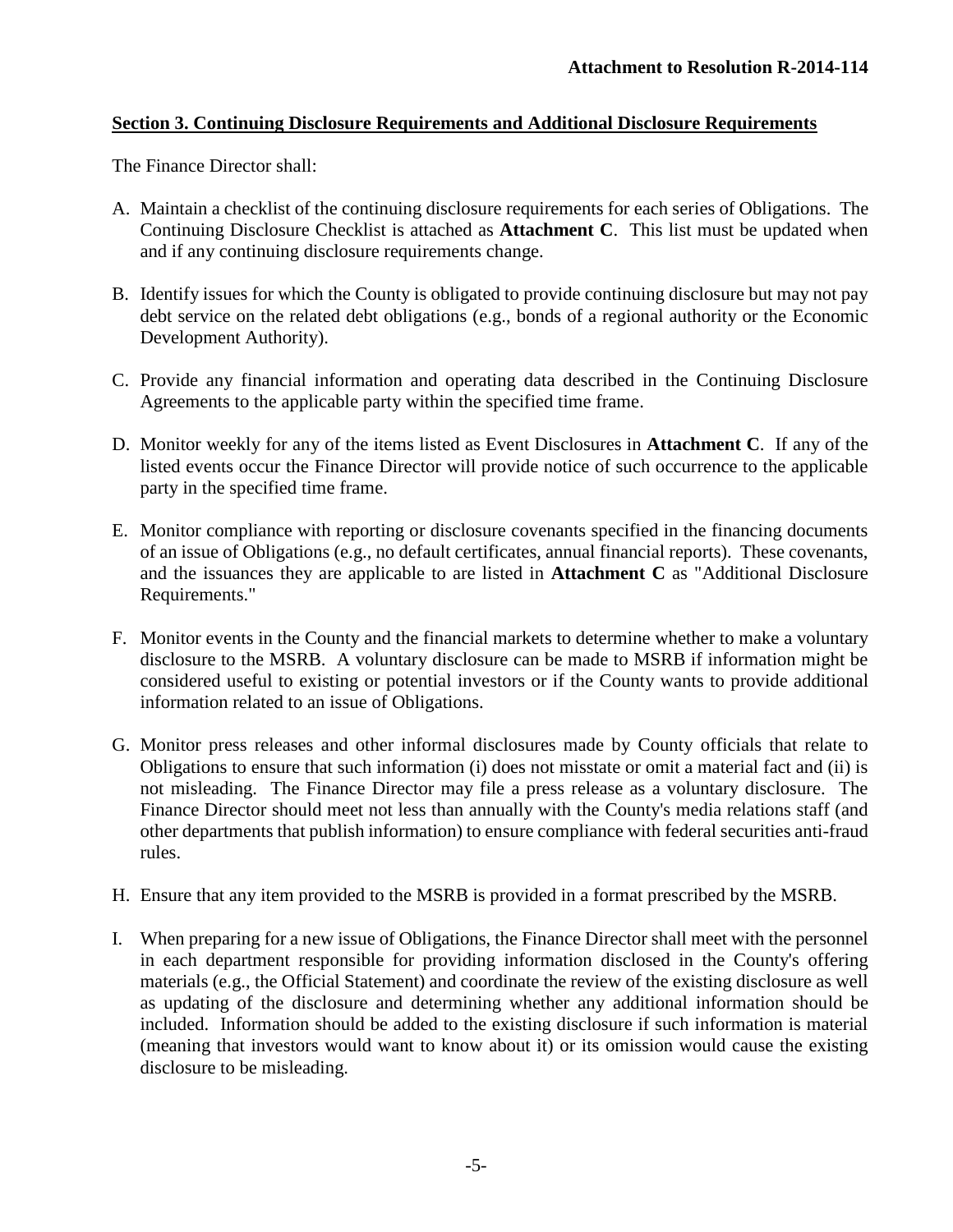#### **Section 4. Record Retention**

- A. Maintain sufficient records to ensure that each issue of Obligations remains in compliance with the applicable federal tax requirements, continuing disclosure requirements and other covenants for the life of such issue.
- B. Comply with federal and state law provisions imposing specific recordkeeping requirements.
- C. Generally maintain the following:
	- 1. Basic records relating to each issue of Obligations (e.g., bound bond transcripts, supplemental indenture, loan agreement, the Continuing Disclosure Agreement, the Tax Certificate, the bond counsel opinion and 8038-G);
	- 2. Documentation evidencing expenditure and allocation of proceeds of the issue;
	- 3. Documentation regarding the types of the Financed Property financed or refinanced by the issue, including, but not limited to, whether such property includes land, buildings or equipment, economic life calculations and information regarding depreciation;
	- 4. Documentation evidencing use of Financed Property by Nongovernmental Persons and Governmental Persons (as defined in **Attachment B**) (for example, copies of leases, management contracts and research agreements);
	- 5. Documentation evidencing all sources of payment or security for the issue;
	- 6. All Rebate amount Certificates, supporting documentation, rebate and yield reduction calculations and payments, and forms 8038-T;
	- 7. Documentation pertaining to any investment of proceeds of the issue (including the purchase and sale of securities, SLGs subscriptions, yield calculations for each class of investments, actual investment income received by the investment of proceeds, guaranteed investment contracts, and rebate calculations);
	- 8. Any trustee or paying agent statements;
	- 9. A copy of each filing made by the County to the MSRB;
	- 10. Documentation evidencing the County's compliance with the Additional Disclosure Requirements;
	- 11. Any correspondence with the IRS; and
	- 12. Any correspondence related to the financing.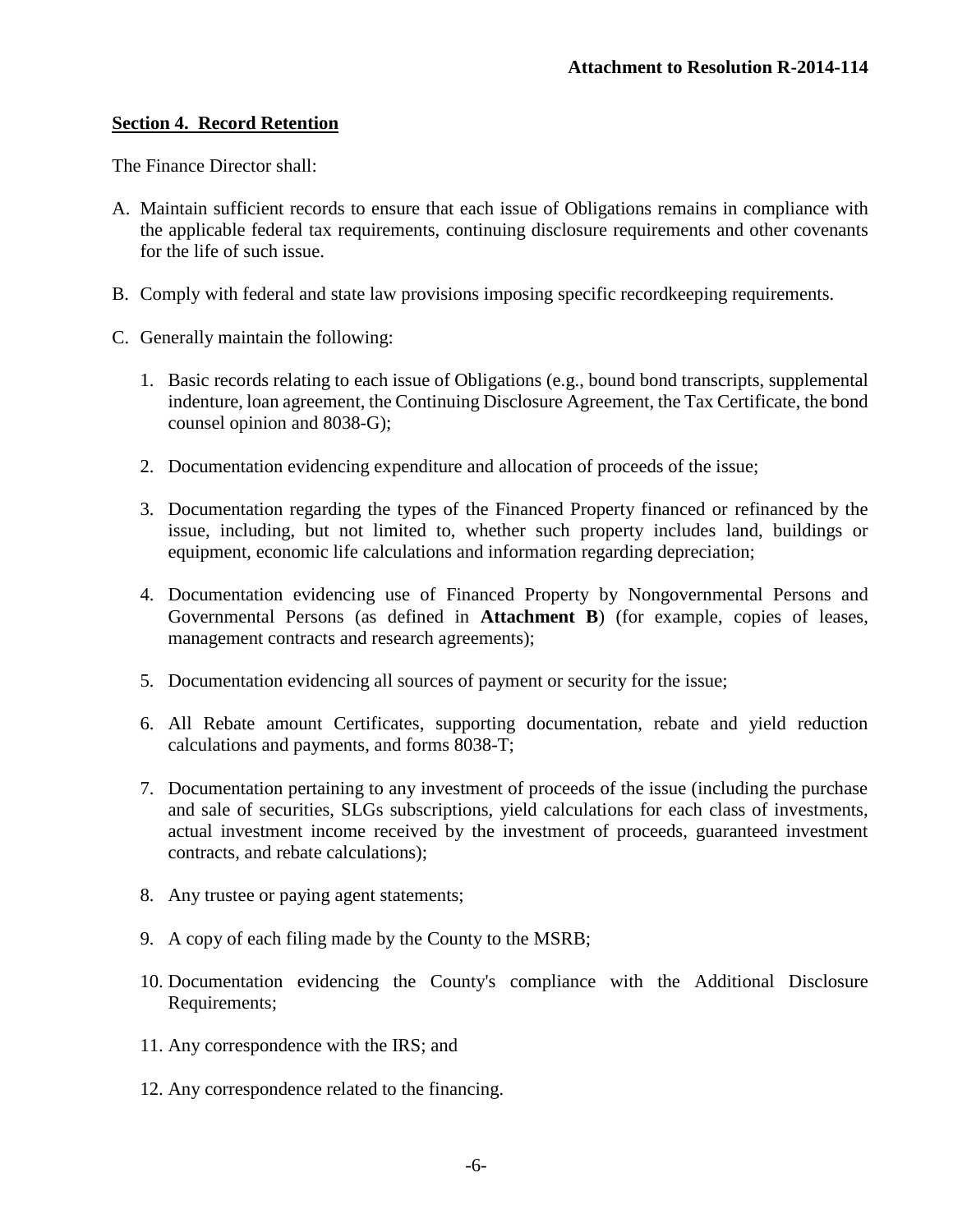- D. Keep all records for so long as the issue is outstanding, plus three years after the final maturity or redemption of such issue and any bonds issued to refund such issue in whole or in part.
- E. Electronic media will be the preferred method for storage of all documents and other records related to Obligations and compliance with the Policy maintained by Finance Staff under the direction of the Finance Director. In maintaining such electronic storage, the Finance Director will ensure compliance with applicable IRS requirements, such as those contained in IRS Revenue Procedure 97-22.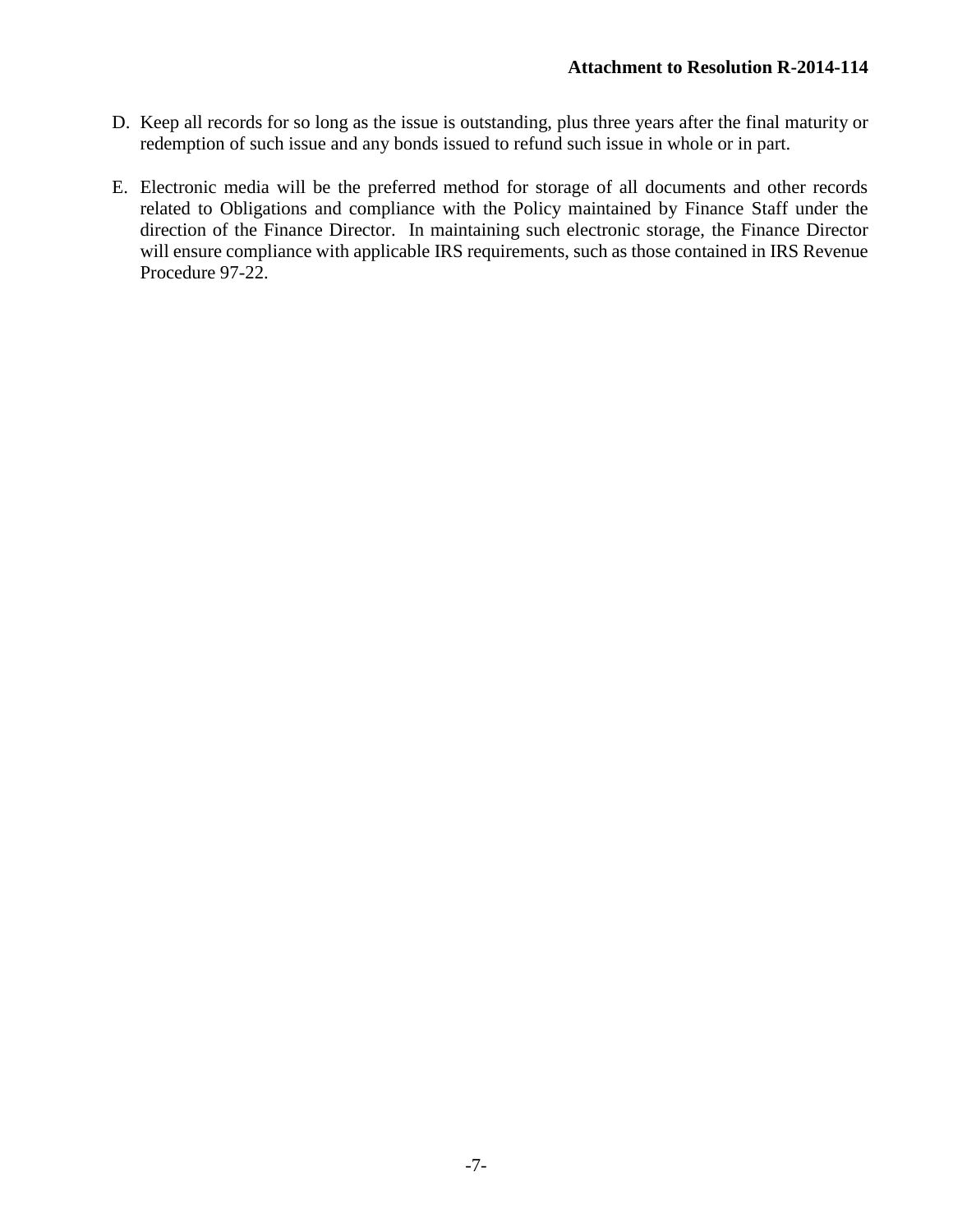## **ATTACHMENT A**

## **POST-ISSUANCE COMPLIANCE CHECKLIST**

**Name of Bond Issue:**

**Issue Date:**

# **Review Date:**

|                                  | <b>Policy Section</b>       | Task                                                                                                                           | <b>Responsible</b><br>Party | Completed? |  |  |
|----------------------------------|-----------------------------|--------------------------------------------------------------------------------------------------------------------------------|-----------------------------|------------|--|--|
| <b>General Intake Procedures</b> |                             |                                                                                                                                |                             |            |  |  |
| 1.                               | Sec. $1 E(1)$               | Has the transcript been received?                                                                                              |                             |            |  |  |
| 2.                               | Sec. $1 E(2)$               | Has the 8038-G (or similar IRS report form been<br>filed)?                                                                     |                             |            |  |  |
| 3.                               | Sec. 1 F                    | Are the identified Obligations listed on the<br><b>Outstanding Debt Schedule?</b>                                              |                             |            |  |  |
| 4.                               | Sec. 1 F                    | Are the identified Obligations listed on the<br>Compliance Calendar?                                                           |                             |            |  |  |
|                                  | <b>Arbitrage Monitoring</b> |                                                                                                                                |                             |            |  |  |
| 5.                               | Sec. 2 C                    | Are the investment and expenditures of proceeds<br>being consistently accounted for in the books and<br>records of the County? |                             |            |  |  |
| б.                               | Sec. 2 C                    | Is the yield on the Obligations noted? Are any yield<br>reduction payments required?                                           |                             |            |  |  |
| 7.                               | Sec. 2 C                    | If the County reimbursed itself for any pre-closing<br>expenditures, have those been noted and bond<br>counsel consulted?      |                             |            |  |  |
| 8.                               | Sec. $2C$                   | Has an accounting method been chosen for the<br>Obligation?                                                                    |                             |            |  |  |
| 9.                               | Sec. 2D                     | Are any unspent proceeds within a "temporary<br>period"? If not, are such proceeds being "yield<br>restricted"?                |                             |            |  |  |
| 10.                              | Sec. 2 E                    | Were any investments acquired with proceeds? If<br>so, were the purchase procedures noted?                                     |                             |            |  |  |
| 11.                              | Sec. $2F$                   | Were any formal or informal "reserves" established<br>to pay debt service? If so, was bond counsel<br>consulted?               |                             |            |  |  |
| 12.                              | Sec. 2 G                    | Was any credit enhancement purchased? If so, was<br>bond counsel and the financial advisor consulted?                          |                             |            |  |  |
|                                  |                             |                                                                                                                                |                             |            |  |  |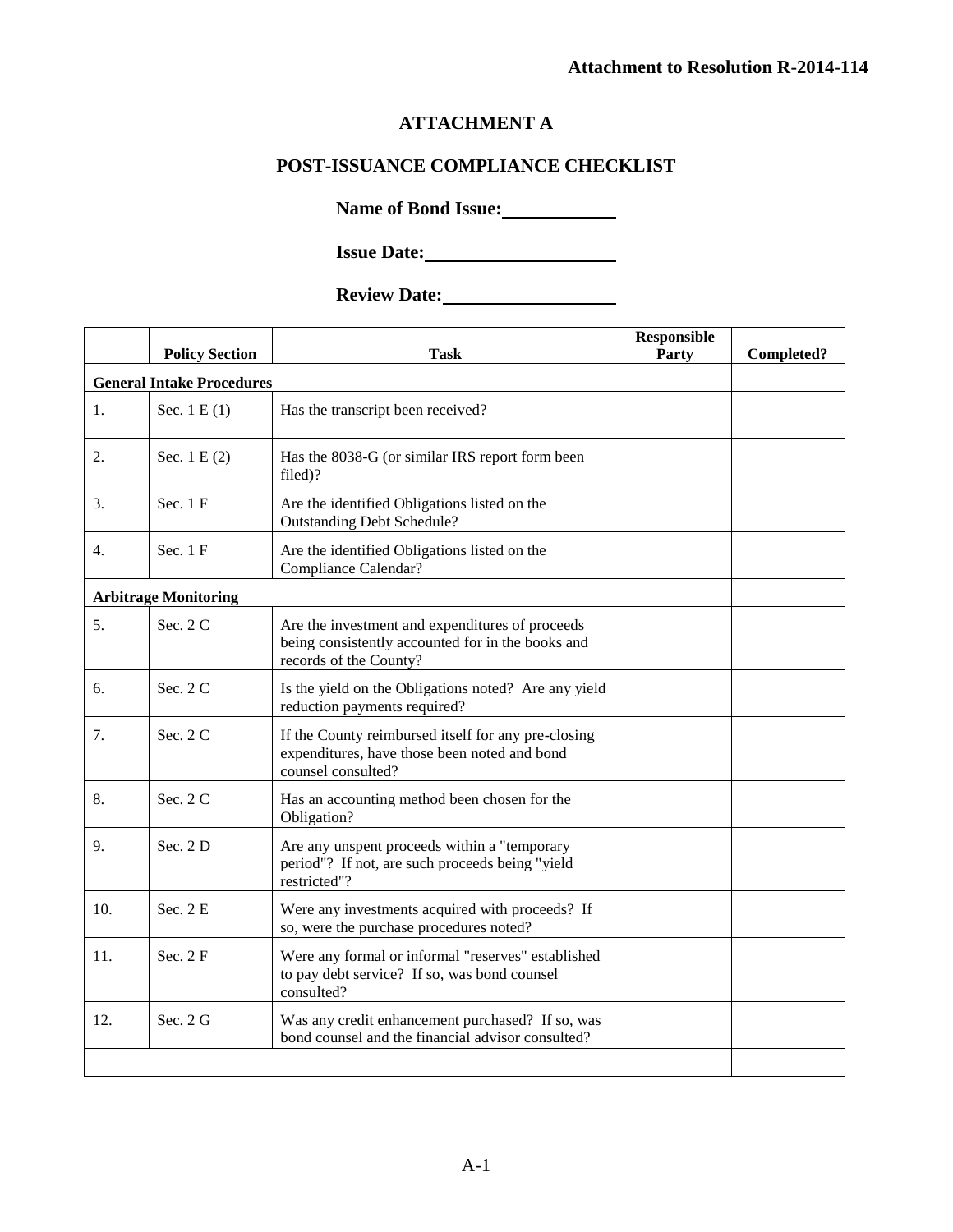| 13.        | Sec. 2 I                               | Were proceeds expended within the applicable<br>spending periods, such that the issue qualifies for the<br>6-month, 18-month or 2-year spending exceptions?<br>If so, were such expenditures noted appropriately? |  |
|------------|----------------------------------------|-------------------------------------------------------------------------------------------------------------------------------------------------------------------------------------------------------------------|--|
| 14.        | Sec. 2 J                               | Is it the 5-year (or multiple of 5) anniversary of the<br>closing? If so, will a rebate report be completed?                                                                                                      |  |
| 15.        | Sec. 2 J and K                         | If rebate is owed, was it paid to the IRS?                                                                                                                                                                        |  |
|            | <b>Private Business Use Monitoring</b> |                                                                                                                                                                                                                   |  |
| 16.        | Sec. 20                                | Were any management contracts or other use<br>agreements entered into or amended with respect to<br>the projects financed with these Obligations?                                                                 |  |
| 17.        | Sec. 20                                | Were any leases or special arrangements entered<br>into or amended with respect to the Obligations?                                                                                                               |  |
| 18.        | Sec. 20                                | Were any naming rights contracts, research contracts<br>or joint venture/partnership arrangements entered<br>into or amended with respect to the projects<br>financed with these Obligations?                     |  |
| 19.        | Sec. 20                                | Were the private use percentage limits met?                                                                                                                                                                       |  |
| 20.        | Sec. 20                                | If any of items 16-18 were answered "Yes," was<br>bond counsel consulted?                                                                                                                                         |  |
| Reissuance |                                        |                                                                                                                                                                                                                   |  |
| 21.        | Sec. 2 Q                               | Did the terms of any of the Obligations change (i.e.,<br>interest rate, security, maturity, etc.)? If so, was<br>bond counsel consulted?                                                                          |  |
| 22.        | Sec. 2 Q                               | Did any terms with respect to the Obligations<br>change? Was bond counsel consulted?                                                                                                                              |  |
| 23.        | Sec. 2R                                | Did any portion of the property have a "change in<br>use" (i.e. sold, transferred, closed down, destroyed,<br>etc.)? If so, was bond counsel consulted?                                                           |  |
| 24.        | Sec. 2 S                               | Did the reissuance require a final rebate calculation?<br>If so, was the rebate calculation completed? If rebate<br>is owed, was it paid to the IRS?                                                              |  |
|            | <b>Record Retention</b>                |                                                                                                                                                                                                                   |  |
| 25.        | Sec 4 C                                | Is the County maintaining the documents listed in<br>Section 4C of the County's Debt Post-Issuance<br>Compliance Policy?                                                                                          |  |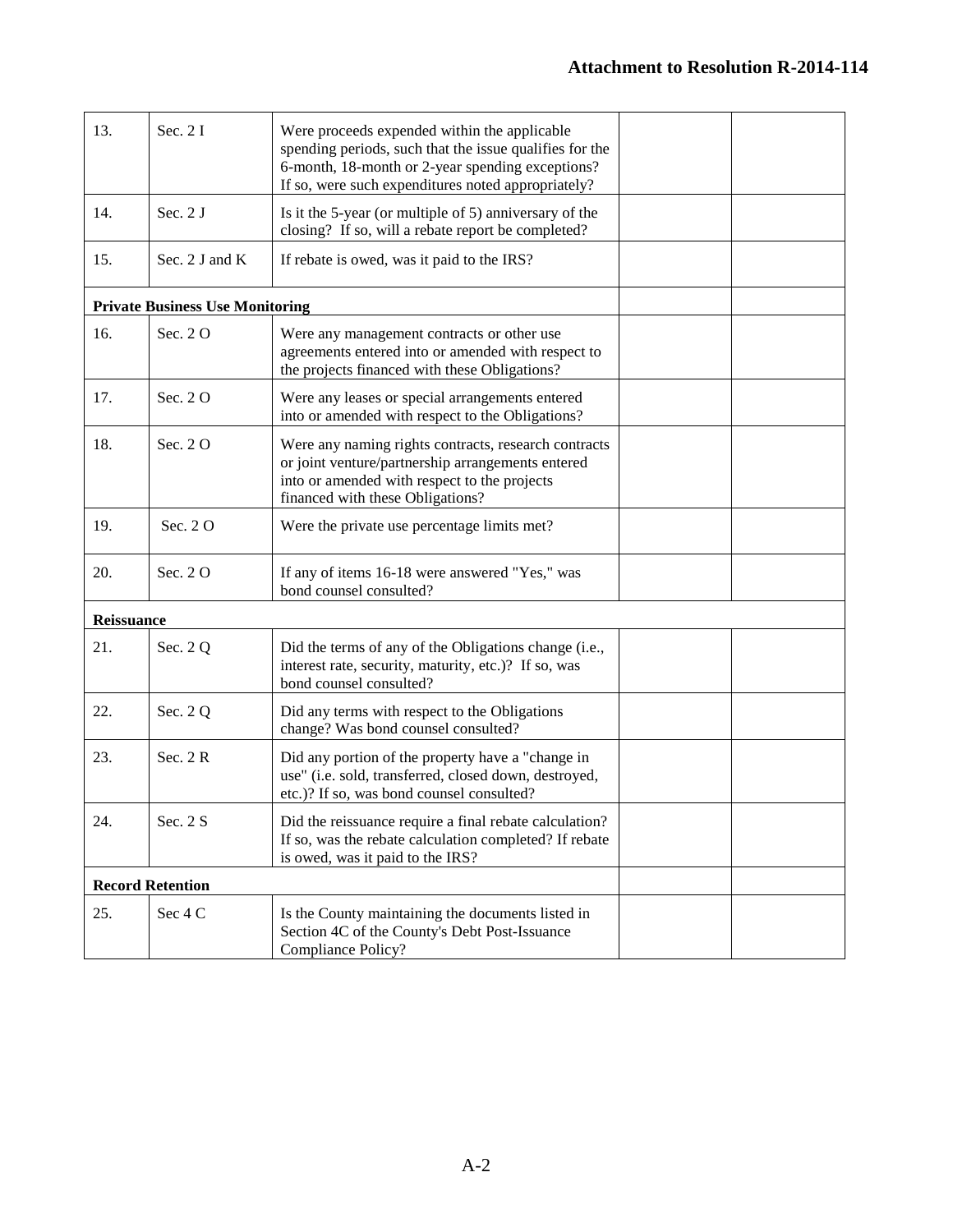## **ATTACHMENT B**

#### **DEFINITIONS OF PRIVATE BUSINESS USE AND RELATED TERMS**

**"Federal Government"** means the government of the United States or any of its agencies or instrumentalities, including any entity with statutory authority to borrow from the United States.

**"Financed Property"** means property financed or refinanced with the proceeds of Tax-Favored Obligations.

**"General Public Use"** means use of Financed Property as a member of the general public. Use by a Nongovernmental Person in a Trade or Business is treated as General Public Use only if the property is intended to be available and in fact is reasonably available for use on the same basis by natural persons not engaged in a Trade or Business. Use under arrangements that convey priority rights or other preferential benefits is not use on the same basis as the general public.

**"Governmental Person"** means any Person that is a state or local governmental unit (or any instrumentality thereof).

**"Nongovernmental Person"** means any Person that is not a Governmental Person. For all purposes hereof, the Federal Government is a Nongovernmental Person.

**"Person"** means any natural person, firm, joint venture, association, partnership, business trust, corporation, limited liability company, corporation or partnership, or any other entity (including a federal, state or local governmental entity).

**"Private Business Use"** means a use of the Proceeds directly or indirectly in a Trade or Business carried on by a Nongovernmental Person other than General Public Use. For all purposes hereof, a Private Business Use of Financed Property is treated as a Private Business Use of the Proceeds that provided the Financed Property. Both actual and beneficial use by a Nongovernmental Person may be treated as Private Business Use under Code Section 141. In most cases, however, Private Business Use results from a Nongovernmental Person having special legal entitlements to use the Financed Property under an arrangement with the County. Examples of the types of special legal entitlements resulting in Private Business Use of Proceeds include ownership for federal tax purposes of Financed Property by a Nongovernmental Person and actual or beneficial use of Financed Property by a Nongovernmental Person pursuant to a lease, a Service Contract, an incentive payment contract or certain other arrangements such as a take-or-pay or other output-type contract. Any arrangement that is properly characterized as a lease for federal income tax purposes is treated as a lease for purposes of the Private Business Use analysis. An arrangement that is referred to as a management contract or a Service Contract may nevertheless be treated as a lease, and in determining whether such a contract is properly characterized as a lease, it is necessary to consider all of the facts and circumstances, including (i) the degree of control over the property that is exercised by a Nongovernmental Person, and (ii) whether a Nongovernmental Person bears risk of loss of the Financed Property. Private Business Use of Financed Property that is not available for General Public Use may also be established on the basis of a special economic benefit to one or more Nongovernmental Persons even if such Nongovernmental Persons do not have a special legal entitlement to the use of the Financed Property. In determining whether special economic benefit gives rise to Private Business Use, it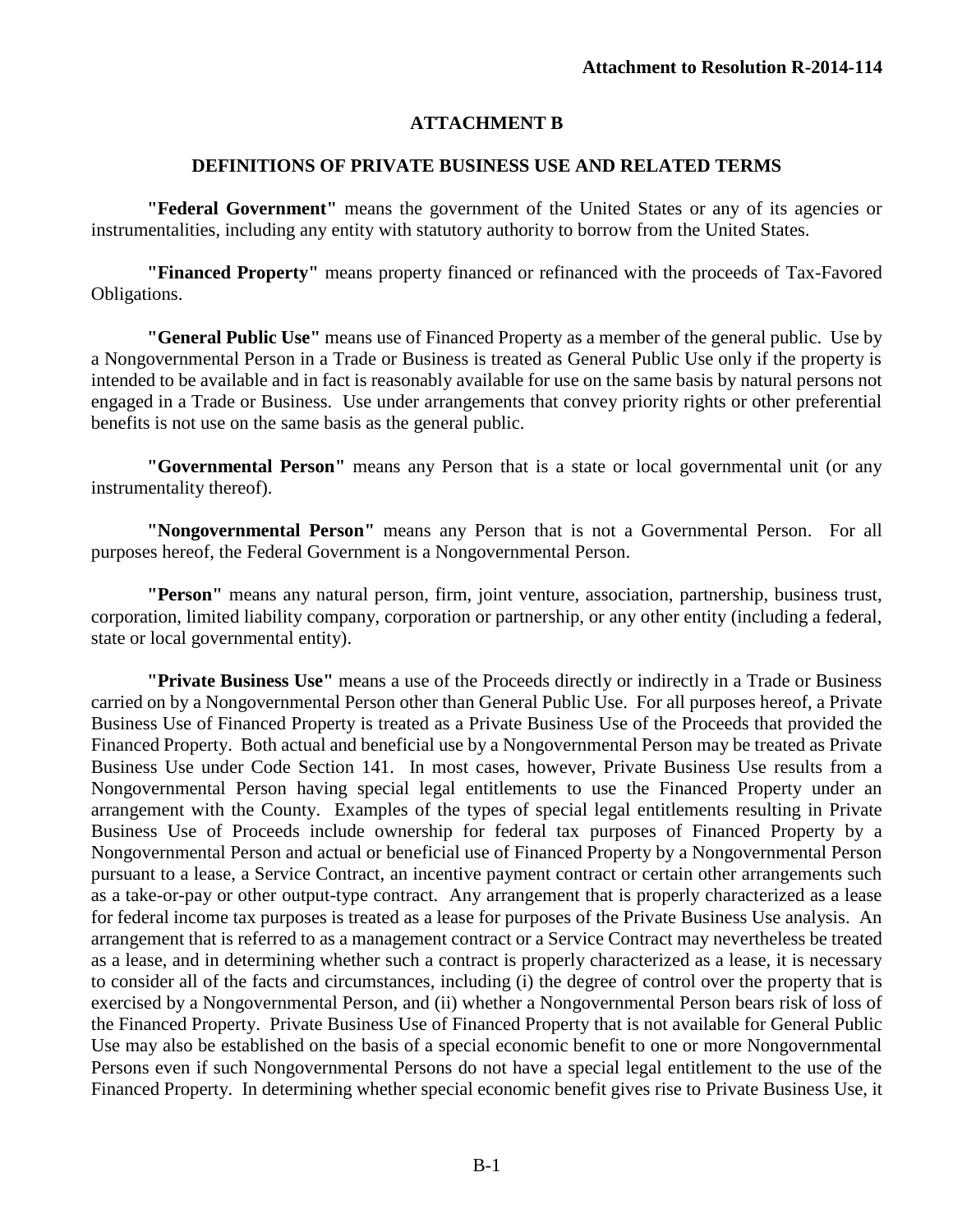is necessary to consider all of the facts and circumstances, including one or more of the following factors: (i) whether the Financed Property is functionally related or physically proximate to property used in the Trade or Business of a Nongovernmental Person, (ii) whether only a small number of Nongovernmental Persons receive the economic benefit, and (iii) whether the cost of the Financed Property is treated as depreciable by the Nongovernmental Person.

**"Revenue Procedure 97-13"** means Revenue Procedure 97-13, as modified by Revenue Procedure 2001-39, copies of which are attached hereto as Annex 1.

**"Service Contract"** means a contract under which a Nongovernmental Person will provide services involving all, a portion or any function of Financed Property. For example, a Service Contract includes a contract for the provision of management services for all or any portion of the Financed Property. Contracts for services that are solely incidental to the primary governmental function or functions of the Financed Property (for example, contracts for janitorial, office equipment repair, billing, or similar services) are not included in this definition. Additional contracts not included in this definition are (i) a contract to provide for services by a Nongovernmental Person if the only compensation is the reimbursement of the Nongovernmental Person for actual and direct expenses paid by the Nongovernmental Person to unrelated parties, (ii) a contract to provide for the operations by a Nongovernmental Person of a facility or system of facilities that consists predominately of public utility property (within the meaning of Section 168(i)(10) of the Code), if the only compensation is the reimbursement of actual and direct expenses of the Nongovernmental Person and reasonable administrative overhead expenses of the Nongovernmental Person and (iii) a contract that satisfies the requirements of Revenue Procedure 97-13.

**"Trade or Business"** means any activity carried on by a Person, except for a natural person. "Trade or Business" for a natural person means any activity carried on by such natural person that constitutes a "trade or business" within the meaning of Code Section 162.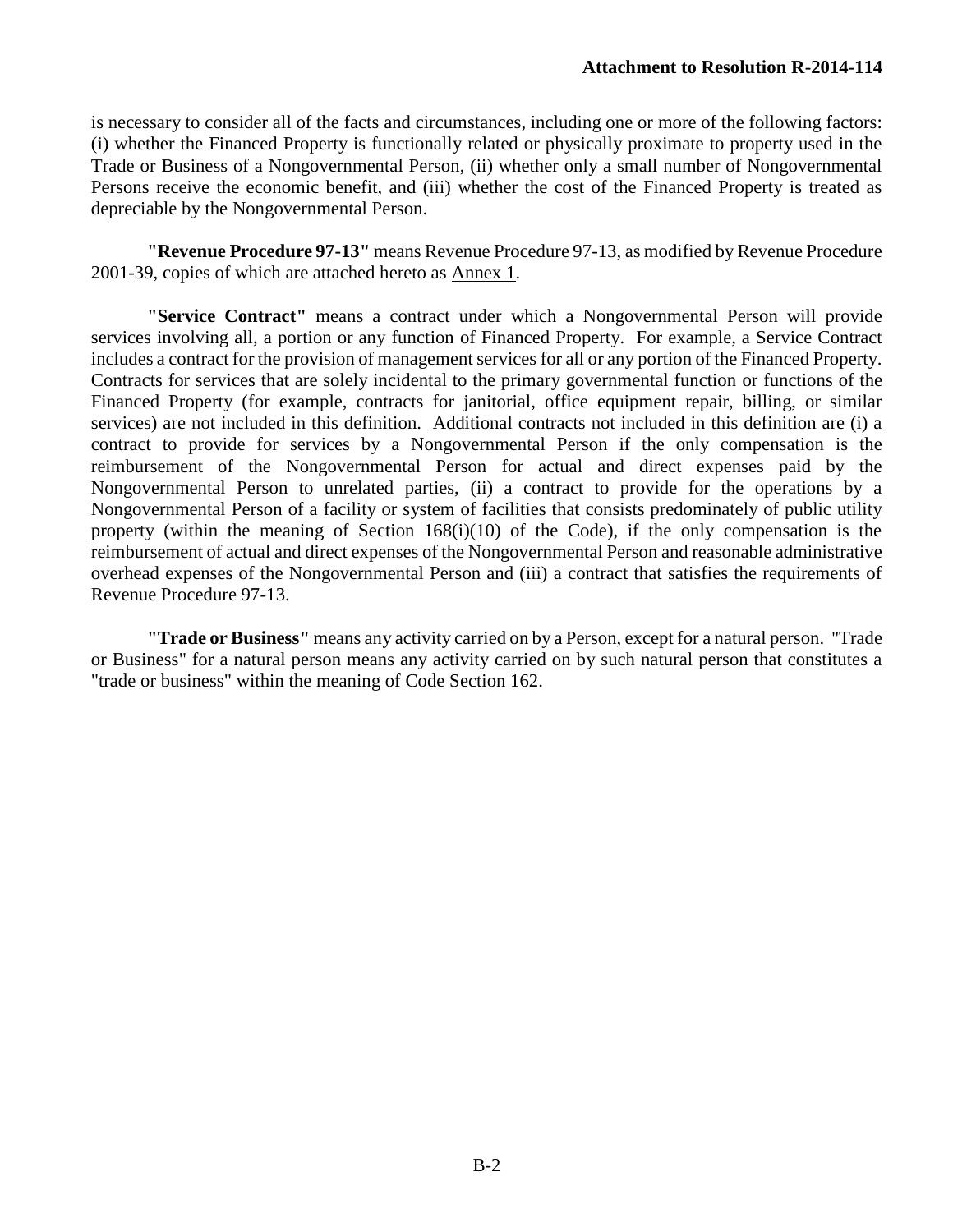## **ATTACHMENT C**

## **CONTINUING DISCLOSURE CHECKLIST**

| <b>Disclosure Requirements</b>                                                                                             | <b>Document</b><br>Reference                                                 | <b>Reporting</b><br><b>Deadline</b>                                     | <b>Affected</b><br><b>Obligations</b> | <b>Responsible</b><br>Party |
|----------------------------------------------------------------------------------------------------------------------------|------------------------------------------------------------------------------|-------------------------------------------------------------------------|---------------------------------------|-----------------------------|
|                                                                                                                            |                                                                              |                                                                         |                                       |                             |
| 1.<br>Rule 15c2-12 Requirements                                                                                            |                                                                              |                                                                         |                                       |                             |
| <b>Annual Financial Information</b><br>(a)                                                                                 | Continuing<br>Disclosure<br>Agreement                                        | days<br>from end of<br>fiscal year                                      |                                       |                             |
| financial<br>(i)<br>Annual<br>Report<br>$\sqrt{2}$<br>statements (i.e., CAFR)                                              |                                                                              |                                                                         |                                       |                             |
| (ii)<br>specified operating data (see<br>attached list)                                                                    |                                                                              |                                                                         |                                       |                             |
| Event Disclosures (see attached list)<br>(c)                                                                               | Continuing<br>Disclosure<br>Agreement                                        | Timely after<br>becoming<br>aware, not<br>less than 10<br>business days |                                       |                             |
| 2.<br>Voluntary Disclosure of any facts related to<br>the County or outstanding Obligations                                | N/A                                                                          | N/A                                                                     |                                       |                             |
| 3.<br>Informal Disclosure by press release or<br>otherwise                                                                 | N/A                                                                          | N/A                                                                     |                                       |                             |
| 4.<br><b>Additional Disclosure Requirements</b>                                                                            |                                                                              |                                                                         |                                       |                             |
| <b>VRA-held Obligations</b><br>(a)                                                                                         | Financing<br>Agreement with<br>VRA (add other<br>agreements as<br>necessary) |                                                                         |                                       |                             |
| <b>Financial Records</b><br>(i)                                                                                            |                                                                              |                                                                         |                                       |                             |
| Certificate of no Default<br>(ii)                                                                                          |                                                                              | 180 days after<br>end of fiscal<br>year                                 |                                       |                             |
| Annual Financial Reporting as<br>(iv)<br>specified in 1(a) above [only if VRA requires it]                                 |                                                                              | 7 months<br>after end of<br>fiscal year                                 |                                       |                             |
| Event Disclosures as specified<br>(v)<br>in $1(b)$ or $1(c)$ above [only if VRA requires it and<br>disclosure made to VRA] |                                                                              | Within 5<br>business days<br>after being<br>aware                       |                                       |                             |
| [To be added as necessary]                                                                                                 |                                                                              |                                                                         |                                       |                             |